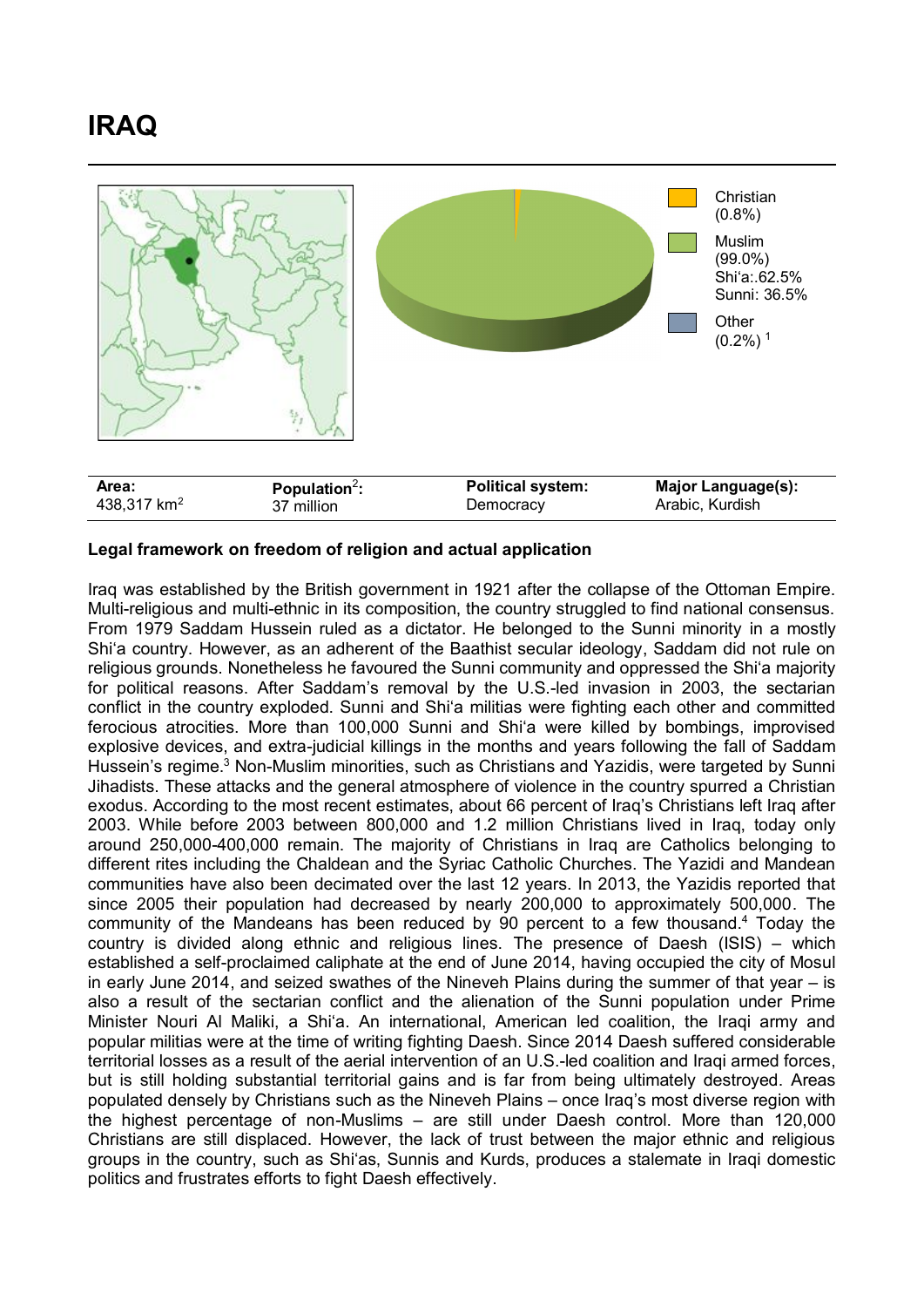According to article 2 of the constitution adopted in 2005 "Islam is the official religion of the State and is a foundation source of legislation".<sup>5</sup> "No law may be enacted that contradicts the established provisions of Islam. No law may be enacted that contradicts the principles of democracy. No law may be enacted that contradicts the rights and basic freedoms stipulated in this Constitution." The same article says that the "Constitution guarantees the Islamic identity of the majority of the Iraqi people and guarantees the full religious rights to freedom of religious belief and practice of all individuals such as Christians, Yazidis, and Mandean Sabeans". Article 4 states that "the right of Iraqis to educate their children in their mother tongue, such as Turkmen, Syriac, and Armenian, shall be guaranteed in government educational institutions in accordance with educational guidelines, or in any other language in private educational institutions". Article 7 declares that "any entity or program that adopts, incites, facilitates, glorifies, promotes, or justifies racism or terrorism or accusations of being an infidel (takfir) shall be prohibited and not be part of Iraq's political pluralism." Article 10 states that "the holy shrines and religious sites in Iraq are religious and civilisational entities. The State is committed to assuring and maintaining their sanctity, and to guaranteeing the free practice of rituals in them." According to article 14, "Iraqis are equal before the law without discrimination based on gender, race, ethnicity, nationality, origin, colour, religion, sect, belief or opinion, or economic or social status." Article 37 says that the "State shall guarantee protection of the individual from intellectual, political and religious coercion". Article 41 states: "Iraqis are free in their commitment to their personal status according to their religions, sects, beliefs, or choices, and this shall be regulated by law." Article 42 declares: "Each individual shall have the freedom of thought, conscience, and belief." Article 43 regulates that "the followers of all religions and sects are free in the: Practice of religious rites, including the Husseini rituals, the management of religious endowments (waqf), their affairs, and their religious institutions, and this shall be regulated by law." The same article goes on by saying that "the State shall guarantee freedom of worship and the protection of places of worship".

Personal status laws and regulations prevent the conversion of Muslims to other religions.<sup>6</sup>

Article 372 of Iraq's Penal Code of 1969 provides that any individual who insults the creed of a religious sect or its practices, or publicly insults a symbol or person that is an object of sanctification, worship, or reverence for a religious sect, may be punished with a term of imprisonment not exceeding three years or a fine not exceeding 300 Iraqi dinars (approximately  $USS0.25$ ).<sup>7</sup>

Of the 328 seats in the Council of Representatives, the law reserves eight seats for members of minority groups: five for Christian candidates from Baghdad, Nineveh, Kirkuk, Erbil, and Dahuk; one for a Yazidi; one for a Sabean-Mandaean; and one for a Shabak.<sup>8</sup>

## **Incidents**

In June 2014 Daesh took control of Mosul, Iraq's second largest, mostly Sunni city. The Iraqi army fled in disarray. The religious minorities of the northern city fell under the control of the Jihadists. They soon began discriminating against Christians for example by not distributing food or water equally to them. Also they started marking Christian and Shi'a houses with signs indicating their religious affiliation.<sup>9</sup>

In June 2014, in and around Samarra, a predominantly Sunni city, it was reported that more than 170 mostly young Sunni men had been abducted. Dozens were later found dead and the rest remain unaccounted for. In one single day  $-$  Friday,  $6<sup>th</sup>$  June  $-$  more than 30 were abducted from or near their homes, shot dead and their bodies dumped nearby. Shi'a militias in Iraq, supported and armed by the government of Iraq, have abducted and killed scores of Sunni civilians and enjoy total impunity for these crimes.<sup>10</sup>

On 10<sup>th</sup> June 2014 gunmen from Daesh systematically executed some 600 male inmates from a prison outside the northern Iraqi city of Mosul, according to survivors' accounts. The vast majority of those killed were Shi'a. After seizing Badoush Prison near Mosul, the gunmen from Daesh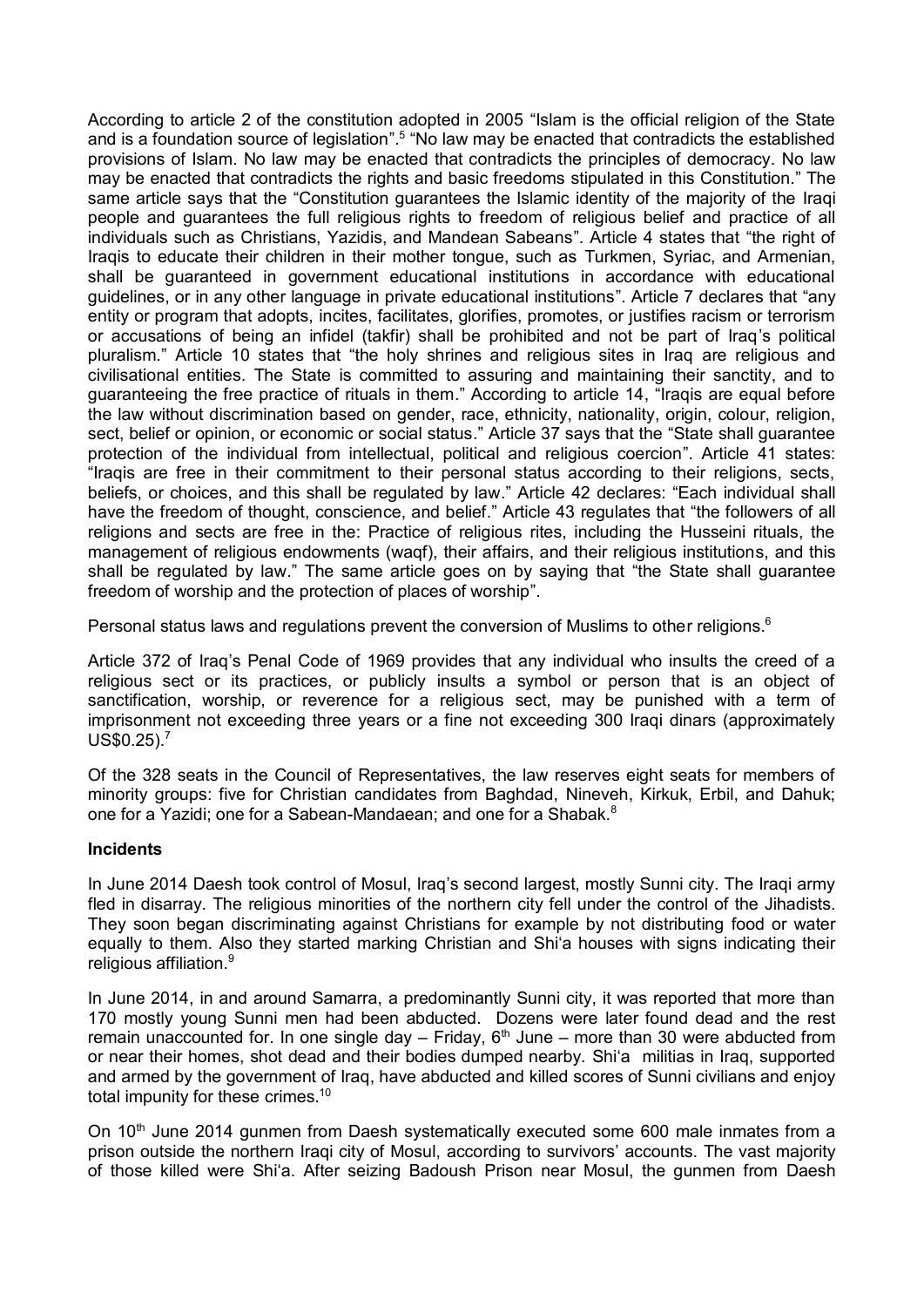separated the Sunni from the Shi'a inmates, then forced the Shi'a men to kneel along the edge of a nearby ravine and shot them with assault rifles and automatic weapons.<sup>11</sup>

In July 2014 Christians fled Mosul after Daesh threatened to kill them unless they converted to Islam or paid a "protection tax". A statement issued by the Islamist group was read out in the city's mosques. It called on Christians to comply or face death if they did not leave the city. The ultimatum cited a historic contract known as "dhimma," under which non-Muslims in Islamic societies who refuse to convert are offered protection if they pay a fee, called a "jizya". "We offer them three choices: Islam; the dhimma contract – involving payment of jizya – if they refuse this they will have nothing but the sword," the Daesh statement said.<sup>12</sup> By the end of July about 3,000 Christians had left the city.<sup>13</sup>

In early August 2014 ( $6<sup>th</sup>$  to  $7<sup>th</sup>$ ) Daesh attacked Christian villages in the Nineveh Plains including Qaraqosh, Iraq's largest Christian majority city. After the unexpected withdrawal of Kurdish Peshmerga fighters, villages were left without protection. More than 120,000 Christians had to flee in dramatic circumstances, mostly to areas controlled by the Kurdish Regional Government.<sup>14</sup>

Daesh's August 2014 attack on the largely Yazidi town of Sinjar, in the Nineveh Plains, led to the massacre of Yazidis, Assyrian Christians, Shi'a and others, and the destruction of religious sites that date back centuries. According to the UN, 200,000 civilians, mostly Yazidis, fled Sinjar town for the mountain, which Daesh forces surrounded. Men, women, and children were stranded on Mount Sinjar with no escape and little access to food, water, or shelter, except for limited airlifts provided by Iraqi and Kurdish Peshmerga forces. Dozens died of starvation and dehydration. Thousands of Yazidi women and girls, including those who had not reached puberty, were kidnapped, raped, sold as sex slaves, or killed. The Kurdish Peshmerga, with the assistance of US airstrikes, were finally able to break Daesh's siege of Mount Sinjar in December 2014. Peshmerga forces reported finding mass graves in the area.<sup>15</sup> Daesh militants have killed at least 500 members of Iraq's Yazidi ethnic minority during their offensive in the north according to Mohammed Shi'a al-Sudani, Iraq's human rights minister. He added that the Sunni militants had also buried alive some of their victims, including women and children.<sup>16</sup>

In September militias, volunteer fighters, and Iraqi security forces engaged in the deliberate destruction of Sunni civilian property after these forces, following U.S. and Iraqi air strikes, forced the retreat of Daesh fighters from the town of Amerli and surrounding areas.<sup>17</sup>

In October 2014 Chaldean Catholic Bishop Bashar Warda accused the Government of Iraq of being guilty of not helping Christians desperate to flee Islamic State militia. Archbishop Warda of Erbil said Iraq's national government in Baghdad "has done nothing, absolutely nothing" for 120,000 Christians seeking sanctuary away from areas terrorised by the extremists. In an interview with Aid to the Church in Need, Archbishop Warda said: "The reality is that Christians have received no support from the central government. They have done nothing for them, absolutely nothing."<sup>18</sup>

In November 2014 the leaders of Iraq's Christians called on "the moderate majority of Muslims" to condemn attacks on Christians and other religious minorities by Daesh. Patriarch Louis Raphael I Sako, head of the Chaldean Catholic Church, expressed concern that Muslim leaders had not strongly spoken out against attacks carried out "in the name of the Islamic religion" which targeted Christians, Yazidis, Shi'a Muslims and others.<sup>19</sup>

In November 2014 Daesh fighters blew up part of the Victory Convent, which belonged to the Chaldean Sisters of the Sacred Heart, in Mosul's suburb of Alaraby. The complex, which is located in front of the St Georgis Monastery, was badly damaged.<sup>20</sup>

In January 2015 witnesses said that Iraqi forces watched as Shi'a militias executed 72 Sunnis. Accounts by five witnesses interviewed separately by Reuters provide a picture of alleged executions in the eastern village of Barwanah, which residents and provincial officials say left at least 72 unarmed Iraqis dead. The witnesses identified the killers as a collection of Shi'a militias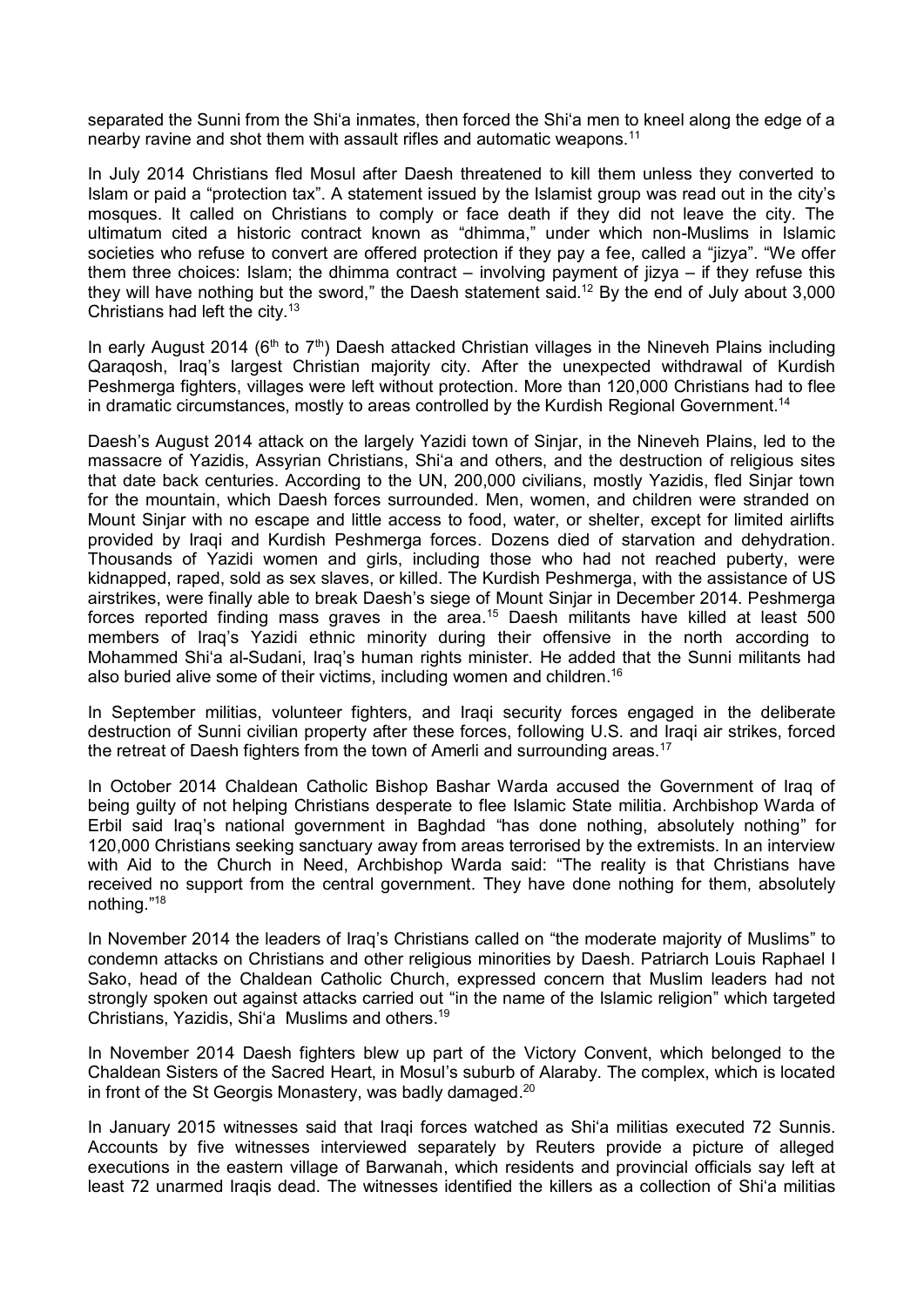and security force elements. Iraqi security and government officials have disputed the accounts; with some saying radical jihadists from Daesh could have perpetrated the killings. $21$ 

In March 2015 Daesh militants reportedly destroyed parts of the ancient Christian monastery of Mar Benham which dated back to the Fourth Century. The Islamists first seized the monastery, which is located close to the town of Beth Khdeda, 20 miles south-east of Mosul, shortly after launching their insurgency across northern Iraq in 2014.<sup>22</sup>

In May 2015 Daesh militias were reported to have killed hundreds of Yazidi prisoners. The massacre took place in the district of Tal Afar, west of Mosul. The Yazidi Progress Party press office reported that "at least 300 prisoners" were executed on 1<sup>st</sup> May. Baghdad stated the number of victims was "around 200". Commenting on the news, the Iraqi vice-president Osama al-Nujaifi called it a "horrible and barbaric"  $act.^{23}$ 

In July 2015 four Christians were kidnapped in Baghdad; for two of them their kidnapping ended with the death, despite their ransoms being paid. In a statement the Chaldean Patriarchate denounced deteriorating security and appeals to the government for the protection of persons and their property.<sup>24</sup>

In October 2015 it was reported that more and more Christian refugees driven out of their towns and villages by terrorist militia Daesh were leaving Iraq – having lost all hope that they will be able to return home. Speaking to Aid to the Church in Need, Archbishop Bashar Warda said that, although the humanitarian situation of displaced Christians in Iraq had improved, the community was continuing to haemorrhage. Archbishop Warda said: "Last year we had 13,500 registered Christian refugee families in our archdiocese. Now there are only about 10,000 left. This means that more than 3,500 families have left Iraq." 25

In November 2015 the Christian community was opposing a new law forcing children from minority faiths to become Muslims if their father converts to Islam or their mother marries a Muslim. In a statement sent to Aid to the Church in Need, Chaldean Patriarch Louis Raphael I Sako described the new law as "unacceptable". The head of the Chaldean Church wrote: "The vote of the deputies of the Iraqis, which was held on  $27<sup>th</sup>$  October 2015, in favour of the National Charter, has generated great resentment among Christians and other non-Muslim minorities." It obliges children under 18 to automatically embrace Islam, even if only one parent decides to convert to Islam (Art. 26.2). A number of religious minorities – including Christians, Yazidis, Mandeans and Baha'is – tried without success to modify the proposal so that it read: "Minors will keep their current religion until the completion of 18 years of age, and then they have the right to choose their religion." After the law was passed, parliamentarians from minority religions walked out of the chamber in protest. The law, which is part of the new National Card legislation, is said to conflict with parts of the current Iraqi constitution.<sup>26</sup> Later the bill was revised when the Iraqi parliament accepted the objections of Christians and other minorities. Patriarch Louis Raphael I Sako said: "I am deeply satisfied with the Iraqi parliament's decision to change" the controversial article 26 of the constitution on the Islamization of children. "This decision shows support and is an important message for the minorities [Christian] in Iraq. It is also a clear demonstration of democracy."<sup>27</sup>

In December 2015 new attacks had been launched against Christians and Christmas celebrations in northern Iraq by Daesh and other extremist groups. It was reported that Daesh militants in Mosul posted signs in the city ordering Muslims "not to celebrate" Christmas in any way with the Christians, because "they are heretics." While in Kirkuk, groups of Islamist extremists stormed two Christian cemeteries, desecrating and destroying several graves.<sup>28</sup>

In January 2016 it was reported that Iraq's oldest Christian monastery had been destroyed by terrorist militia Daesh. Father Dankha Issa, an Iraqi monk belonging to the Antonian Order of St Ormizda of the Chaldeans, told Aid to the Church in Need: "St Elijah's Monastery in Mosul was a symbol of the Christian presence in Iraq. The fact that it has been destroyed is terrible." On Wednesday, 20<sup>th</sup> January, American news agency Associated Press (AP) announced that Daesh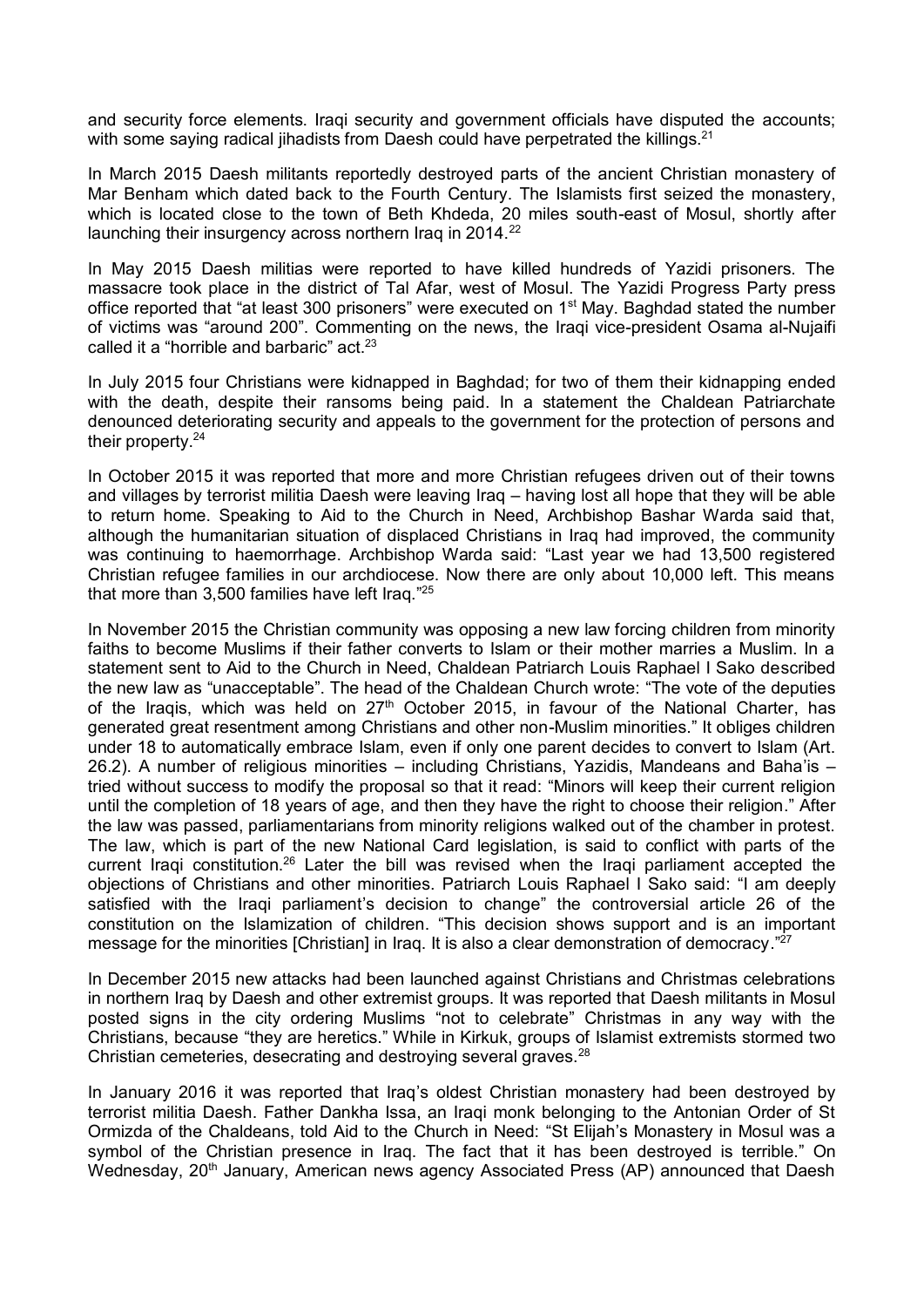had razed St Elijah's to the ground. An analysis of satellite pictures of the site, conducted on behalf of AP, suggested that the monastery was destroyed between August and September 2014.<sup>29</sup>

In January 2016 the UN Assistance Mission for Iraq and the UN human rights office estimated that 3,500 people were "currently being held in slavery" by Daesh. "Those being held are predominantly women and children and come primarily from the Yazidi community," said the joint report issued in Geneva.<sup>30</sup>

Also in January 2016 Iraqi Sunni lawmakers and ministers decided to boycott parliament and government sessions to protest violence targeting their community in a town east of Baghdad. Anti-Shi'a bombings in the town of Mugdadiya on  $11<sup>th</sup>$  January, which were claimed by Daesh, triggered retaliatory attacks on the Sunni community, leaving at least 23 people killed and 51 wounded in a twin blast targeting an area frequented by Shi'a militia fighters.<sup>31</sup>

In February 2016 Daesh reportedly beheaded a 15-year-old Muslim boy for listening to western pop music and shot dead two others for missing Friday prayers, as part of a wider crackdown in Mosul. 32

In February 2016 Iraqi Prime Minister Al Abadi said that the Iraqi government does not discriminate against its citizens based on their religious affiliation. He also said the government considers Christians as a "genuine part" of national identity, and will do everything possible to prevent their emigration.<sup>33</sup>

In March 2016 Iraq's head of State President Fouad Masum said that Christians are "original members" of Iraq, as evidenced by the ancient monasteries scattered throughout the country. He said jihadi groups, such as Daesh, have also attacked Muslim populations, as evidenced by Muslim victims – including Sunni – and the Islamic Caliphate mosques destroyed in Mosul.<sup>34</sup>

In March 2016 Daesh released a short video showing the burning of Christian books in Mosul. The images show a militant jihadist throwing books and dossiers with crucifixes on the cover in to the flames. 35

In April 2016 the Chaldean Patriarchate announced the creation of an *ad hoc* committee to monitor sales and transfers of property ownership – houses and land – belonging to Christian citizens in Baghdad. Chaldean Patriarch Louis Raphael I Sako denounced the misappropriation of Christian property, which soared after the U.S.-led military intervention of 2003. According to the patriarch, this phenomenon, which is made possible by the complicity of corrupt officials, is an additional factor weakening the Christian presence in Iraq.<sup>36</sup> Before, several hundred Christian Syrians, Chaldeans and Assyrians, from the region of Nahla, in the northern Iraqi province of Dohuk, organised a protest demonstration in front of the Parliament of the Autonomous Region of Iraqi Kurdistan to protest against the illegal expropriation of their property in recent years at the hands of influential Kurdish figures. These cases have often denounced to a competent court – but so far without success.<sup>37</sup>

In April 2016 the Latin-rite church in the centre of Mosul, historically run by the Dominican Fathers and known as the "Church of the Miraculous Virgin" or the "Clock Church", was devastated by explosives. The Chaldean Patriarchate attributed the sacrilegious act of vandalism to Daesh.<sup>38</sup>

In May 2016 the Chaldean Patriarchate said that no Christian families are left in Mosul and reports about Islamic tax payments are a false rumour. Some reports claim that some Christian families still live under caliphate rule, paying the jizya. The Iraqi Church claims the only Christians left in the city are imprisoned or disabled. 39

In May 2016 shooting and bomb attacks claimed by Daesh killed at least 16 people in the predominately Shi'a Muslim town of Balad, north of Baghdad. Three gunmen opened fire with machine guns on a café at around midnight. At least 12 were killed and 25 wounded.<sup>40</sup>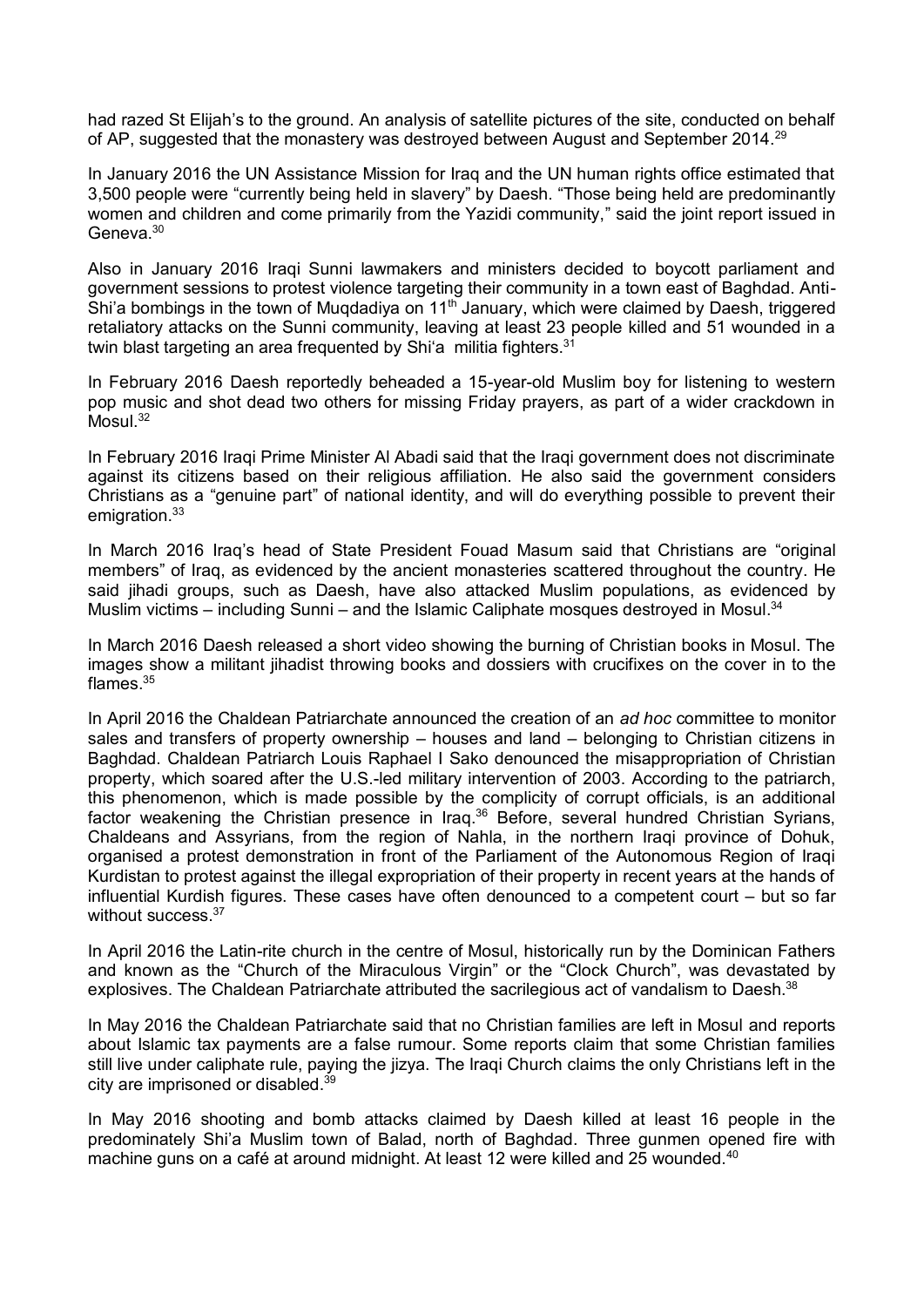In May 2016 there was an offensive by about 150 jihadists from Daesh who attacked Telskuf, in the Nineveh Plains. The military action lasted a few hours. The Kurdish Peshmerga militia, supported by air raids of anti-Daesh international coalition headed by the US, took control of the deserted city later the same day. $41$ 

In May 2016 it was reported that a number of displaced Christian Assyrians, Chaldean and Syrian, who took refuge in the city of Dohuk after their villages were conquered by the jihadists of Daesh, were forced to sign a petition in support of the proclamation of an independent Kurdish State in Iraqi Kurdistan.<sup>42</sup>

In May 2016 Christian, Muslim, Yazidi and Sabean leaders took part in prayer promoted by the Chaldean Patriarchate. Shi'a leader Ali Al-Yacoubi thanked "our Christians brothers" for their work. Despite "having suffered lot", they still promote "unity." He called for joint response "against any deed or act of terrorism." 43

## **Prospects for freedom of religion**

For some years now, the situation of religious freedom in Iraq has been one of the worst in the world. During the period of this report it went into further decline. The reason for this is the advance of Daesh. The Sunni militia committed grave atrocities against the religious freedom of Christians, Yazidis, Shabak and other groups, especially Shi'a. There are reports about mass killings, systematic rape, kidnapping, enslavement especially of women, theft, and the destruction of religious sites like churches and mosques. The United States and other countries declared the acts of Daesh against Christians, Yazidis and other groups genocidal. Sunnis who don't agree with the extreme ideology of the group are also being targeted. Religious minority groups such as Christians, who had to flee Daesh in summer 2014 are still waiting to return. Meanwhile many have fled the country – to regional countries like Jordan or Lebanon or to the West. Hundreds of thousands of Sunnis fled areas controlled or attacked by Daesh because of the fighting or the group's ideology and became internally displaced people.

While the Iraqi government in general respects freedom of worship for Christians, Yazidis and others, the minorities are not well protected in areas controlled by the Iraqi government. Kidnappings and other attacks continue to take place and often go unpunished.

Sunnis also suffer from violence by Shi'a militias supported by the government, crimes which again often go unpunished. Shi'as are targeted by Sunni militants in areas controlled by the government. Prime Minister Haider Al Abadi tried to overcome the sectarian policy of his predecessor by reaching out to Sunnis and Kurds. But to date at least his success has been very limited.

The security situation in general is much better in the northern region controlled by the semiautonomous Kurdistan Regional Government (KRG). Many Christians fled there from Baghdad during the height of the sectarian conflict between Sunnis and Shi'as after 2004. After Mosul and the Nineveh Plains fell into the hands of Daesh, more than 120,000 Christians fled to the region. Some Christians complain about being pressured by KRG officials to support their political aims. Land disputes between Kurds and Christians remain a problem.

In general religious freedom in Iraq suffers from a deeply sectarian conflict that does not seem likely to be solved any time soon.

<sup>1</sup> 1 Ibid

<sup>2</sup> CIA The World Factbook (July 2015 est.)

<sup>3</sup> https://www.ushmm.org/m/pdfs/Iraq-Bearing-Witness-Report-111215.pdf

<sup>4</sup> http://www.uscirf.gov/sites/default/files/Iraq%202015.pdf

<sup>5</sup> http://www.iraqinationality.gov.iq/attach/iraqi\_constitution.pdf

<sup>6</sup> http://www.state.gov/j/drl/rls/irf/religiousfreedom/index.htm#wrapper

<sup>7</sup> http://www.loc.gov/law/help/apostasy/#iran